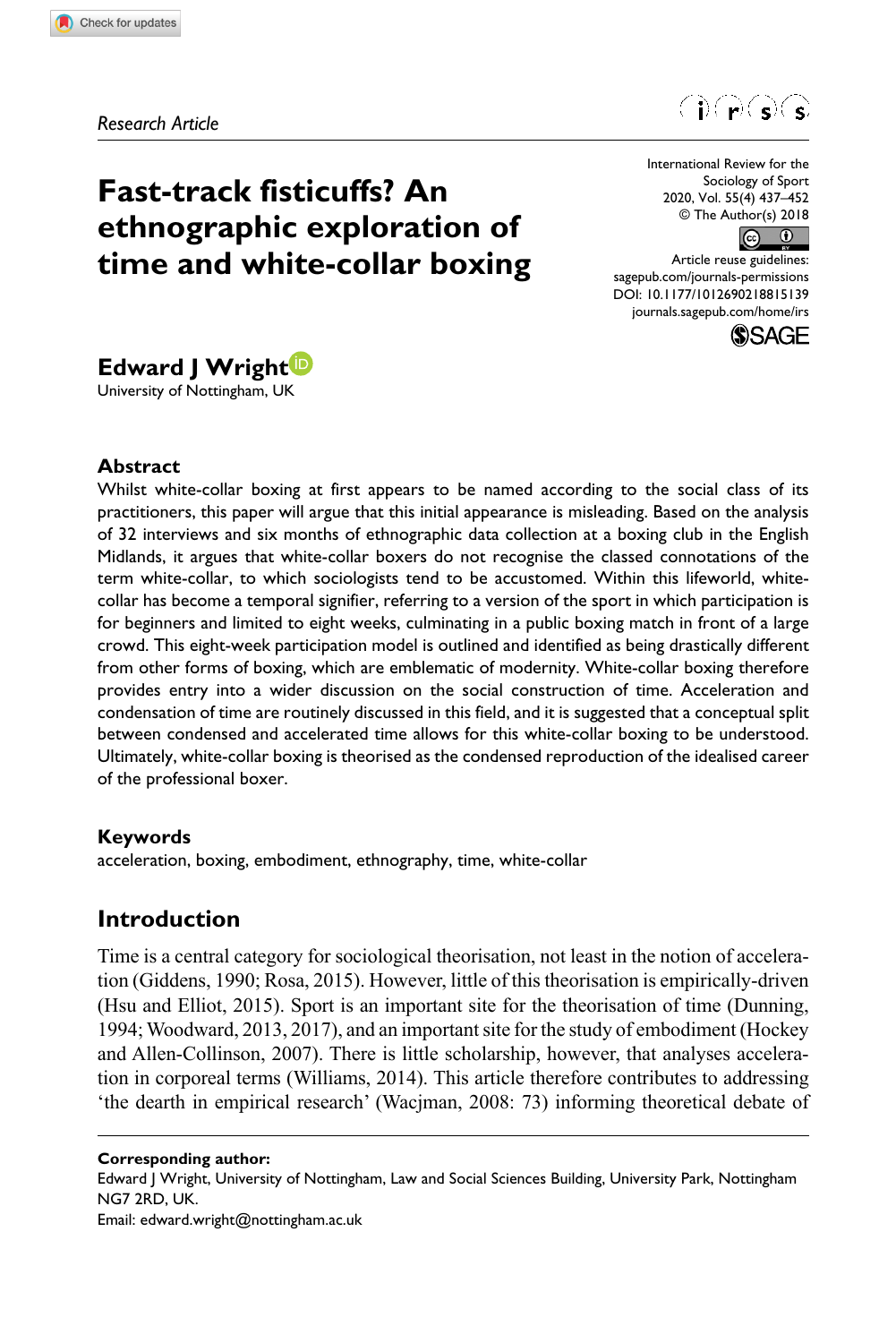acceleration, and extends discussion of acceleration into the sociology of embodiment and sport. It does so by representing findings from an ethnography of a boxing club in The Midlands of England. This boxing club provides courses in a relatively recent<sup>1</sup> development in the sport, which operate according to a purposefully clipped temporality. This format is, misleadingly, referred to as white-collar boxing. The classed connotations that white-collar often implies are not evident in this context – though it is nonetheless how those involved in the sport refer to it.

This research is the first on this form of white-collar boxing and seeks to account for the phenomenon through ethnographic analysis. The temporality of white-collar boxing is an entry point into this exploration. Accordingly, it is necessary to discuss how time is approached here. The sociology of time is often concerned with how social life is temporally ordered, and how this order is experienced, embodied, (re)produced and changed through action (Adam, 1995; Luckmann, 1991). This article works within this remit: it discusses how white-collar boxing is temporally ordered, what this means in terms of embodiment and how this temporal ordering and embodiment differ from other forms of boxing. Additionally, following Mills's (2000) understanding of the intersection of biography and history, this article works on the assumption that changes in temporality at the micro level can be a signal of wider social change. Acceleration is an example of this: through analyses of the increasing pace of social life it is posited that we have surpassed modernity (e.g. Rosa, 2010). Building on all of the above, this article serves two purposes: the first is to explain that white-collar boxing is a practice, in part, defined by its time, and to elaborate on how the term white-collar is to be productively understood in this context as a temporal signifier, rather than as a class signifier. The second is to theorise the temporality of white-collar boxing in order to better understand the sport and, recursively, to contribute to broader debates on time and acceleration.

# **Boxing and modernity**

Boxing is arguably the oldest of all sports, dating to at least 3000 BC (Boddy, 2008; Sugden, 1996). Equally, boxing as it is widely conducted today does not resemble boxing of antiquity, wherein pugilists fought bareknuckle or with weaponry attached to their hands (Boddy, 2008). Boxing, as we know it, is *modern*. Modernity is a contested category (e.g. Bhambra, 2007), but can be understood as a historical period, starting in the 19th century (Held, 1992) characterised by break from tradition, future-orientation and order-building according to scientific rationality. 'Stratified bodies with hierarchical chains of command, and generalized, abstract rules of action' (Wagner, 1994: 64) emerged in and through this mode, according to which social life became organised. Institutionalised sport can be understood in this way, and is an important feature of modernity (Gruneau, 2017). Most sports developed in modernity and (re)produced the principle of rationalised organisation (Malcolm et al., 2009), including the creation of abstract rules for conduct, and the establishment of administrative bodies (Dunning and Sheard, 2005). Boxing was the first sport to undergo this process (Dunning, 1994), of which the 1865 Queensberry Rules are a product. As Sugden (1996: 28) notes: 'regulations, governing bodies, structures of competition, weight classifications, rules governing equipment and so forth' were all established with the Queensberry Rules.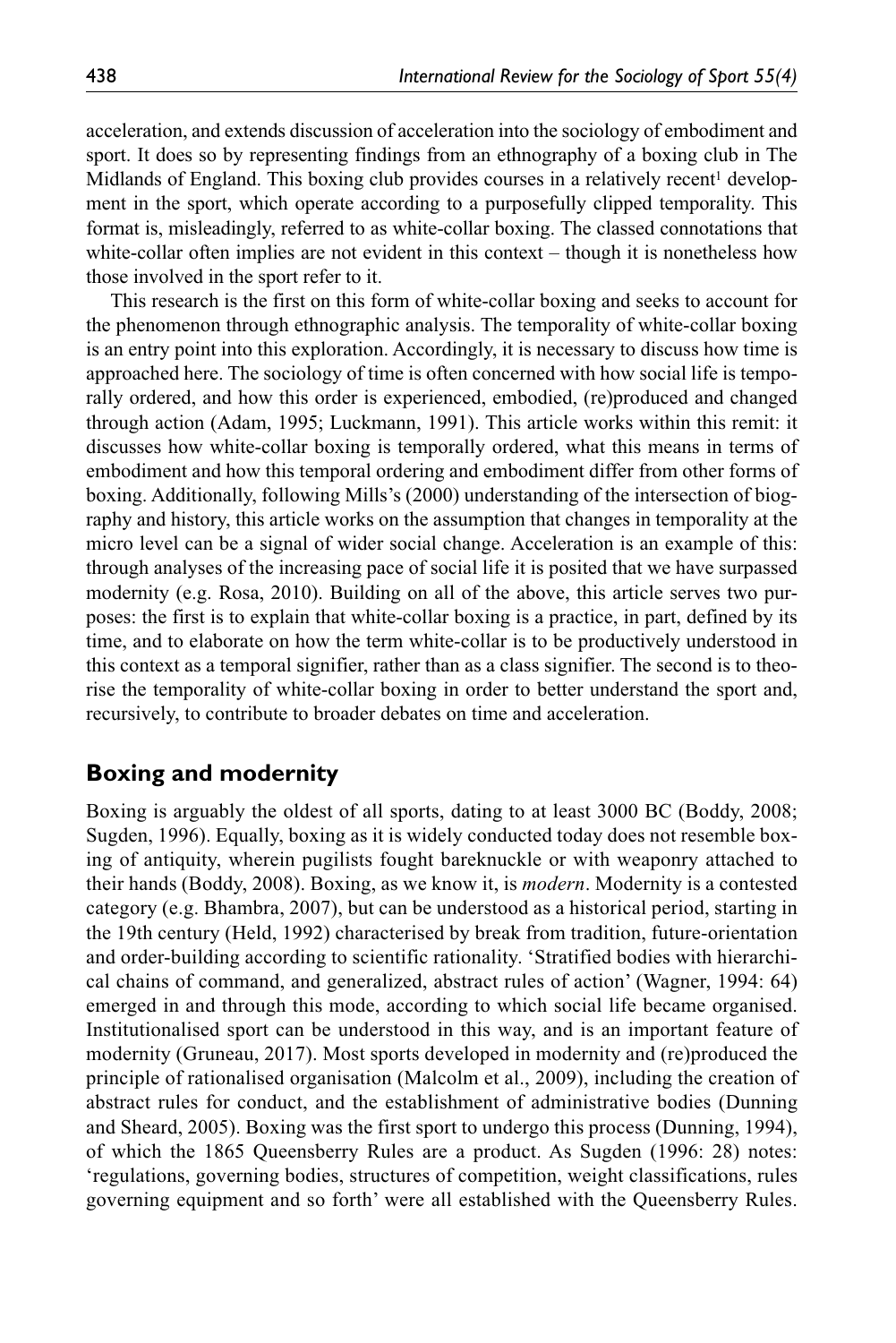Crucially, modern organisational forms were facilitated by the invention of the mechanical clock, which, as Giddens (1990: 20) argues, provided 'the gearing mechanisms for… modern social life', and importantly in this respect, in addition to Sugden's list, time limits were also introduced to boxing under these rules, in terms of round duration and number (Boddy, 2008). Boxing contributed to the production of modernity as it was produced by it, partly through re-producing clock time as a principle of social organisation.

Whilst boxing competition involves two people fist-fighting, training in the gym encompasses a range of activities. Sparring approximately reproduces the conditions of a boxing match, though with power and competitive streak usually reduced. This is, however, only one aspect of training, and much boxing training does not involve physical contact with others (Trimbur, 2013). Training with punchbags, shadowboxing and skipping, form key components of boxing training, all of which are conducted according to the clock (cf Beauchez, 2018a). Ethnographic accounts of boxing clubs are littered with extracts of coaches shouting 'Time!' (e.g. Lennox, 2012; Sugden, 1985) indicating to those training when to start and stop their exercises in relation to the clock. The individual, temporally-strict training session can be situated within a wider routinised and repetitive training regime (Woodward, 2014). Through such action, one develops a pugilistic habitus: a set of acquired dispositions that corporeally render one capable of fighting proficiently (Wacquant, 2004). Through repeated training, day in day out, knowledge is engrained in the body and one becomes a boxer.

Boxing can therefore be profitably understood in terms of career. Career implies development over time (Goffman, 1959), and as Wacquant (1995: 504) notes, it takes

years of arduous and intensive training… to acquire proper command of the game. Most trainers estimate that a minimum of three to four years are necessary to produce a proficient amateur fighter and an additional three years to mold a competent pro.

Whilst this statement is initially useful for the understanding that boxing is a long-term career, it is also perhaps overly-simplistic. Sugden, for instance, does not provide such a definite time-frame in which a boxing career can be forged, and implies that it can take longer than six years to become a professional boxer, as is Wacquant's suggestion: 'the age range of the juniors who frequent the [boxing gym] is somewhere between ten and sixteen, the point at which a boxer must either become an amateur or give up the sport' (Sugden, 1985: 201). Nonetheless, between Sugden and Wacquant, it can be understood that long-term engagement in the sport is required to become a pugilist.

Boxers are renowned for being monastic in their training, this monasticism being underpinned by an acceptance and understanding of delayed gratification (Wacquant, 1995, 2004; Woodward, 2007). Equally, whilst boxing 'promises' (Wacquant, 2004: 40) success, there is only 'a small minority of champions who share the limelight' (Beauchez, 2018b: 308). However, pervading the sport is the idea that through boxing, biography can be constructed as successful through regimented training, over the course of many years, according to a strict temporal pattern. For its various related temporalities, all of which derive from the time-structure of modernity, boxing is the example of modern sport *par excellence*.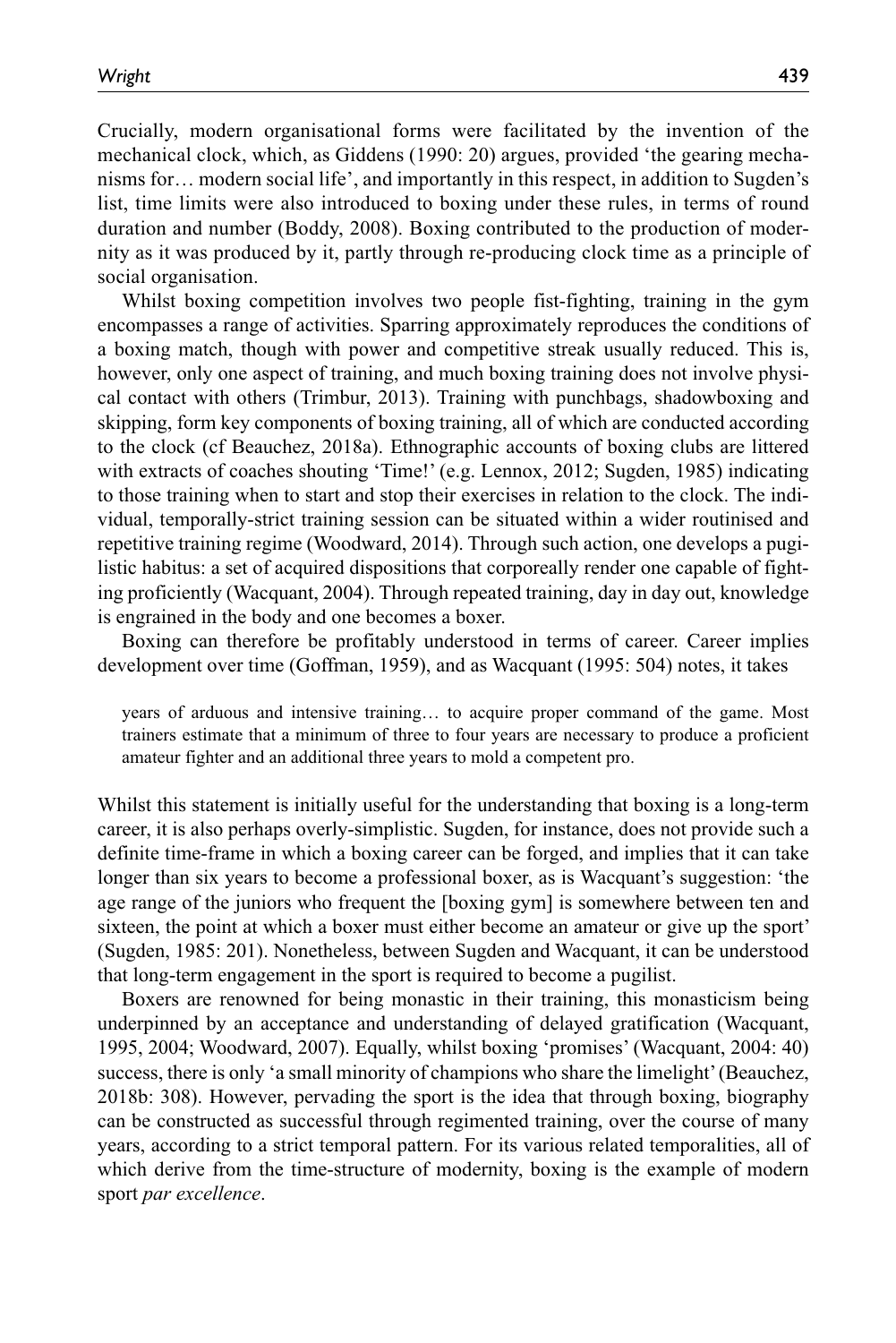#### **The forms of white-collar boxing and their time**

Through the above, I have argued that time is highly significant to the theorisation of boxing. Boxing and modernisation have a symbiotic relationship: boxing promulgated modernity as it was produced by it. Whilst time is durable, it is nonetheless socially constructed (Luckmann, 1991), and 'life, it seems, is speeding up' (Williams, 2011: 2), to the extent that it is variously argued that modernity has been surpassed (e.g. Bauman, 2003; Nowotny, 1994; Rosa et al., 2017). There are, of course, many debates surrounding the exactitudes of this claim, though within such debates there is little disagreement over acceleration per se (Wacjman, 2008). One consequence of this acceleration is a demand for instantaneousness (Adam, 2004; Agger, 2004): 'delay of gratification' is now 'out of fashion' (Bauman, 2003: 23). What, then, might this accelerative mode mean for boxing, which requires delay of gratification and years of training in order to develop skills enough to count as competent? Currently, there is little understanding of what accelerated environments mean in terms of embodiment through which to approach this question. Where sport sociologists have discussed changes in temporality in sport (e.g. Baerg, 2017; English, 2011; Woodward, 2013), what these changes might mean in embodied terms is unaddressed. Moreover, in a recent collection on the *Sociology of Speed* (Wacjman and Dodd, 2017), to which many esteemed thinkers have contributed (e.g. Sassen, Urry, Du Gay), there are only passing references to the body. In other words, whilst it is thoroughly rehearsed that time is reproduced through bodily action, and temporality becomes embodied (e.g. Bourdieu, 1990; Christensen et al., 2001; Narvaez, 2006; Williams, 2011), there is little understanding of what changes in temporal mode mean in terms of embodied knowledge acquisition and performance.

Change in economic mode – the shift from production to consumption, resulting in the construction of a post-industrial society – is an important way in which acceleration is narrated (e.g. Bauman, 2017; Rosa et al., 2017). There are certainly post-industrial developments in boxing, the emergence of white-collar boxing being a prime example of this (Trimbur, 2013). Trimbur's account centres on the birthplace of white-collar boxing, a well-known boxing gym (Gleason's) in the City of New York (NYC). There, whitecollar boxing is undertaken by, for instance, bankers, celebrities and lawyers, and is deliberately named in order to differentiate its clientele from other boxers at the gym, who tend to be working class.<sup>2</sup> For Trimbur (2013: 1) 'the decline in manufacturing and the acceleration of the FIRE economy – finance, insurance, real estate – in urban centres' meant that many boxing gyms in NYC closed down, being unable 'to keep up with the pace of inflation, meet insurance premiums, accommodate rising real estate prices and survive processes of gentrification' (Trimbur, 2013: 7–8). Effectively, Gleason's 'was able to survive' (Trimbur, 2013: 11) through producing a form of the sport catering for the primary benefactors of post-industrial FIRE economy.

Trimbur does not devote much attention to temporality in this context, though does note that white-collar boxers may attend three-day 'fantasy boxing camps' in remote, rural retreats wherein they receive an indoctrination to the sweet science 'from ex-world champions' (Trimbur, 2013: 125). That these short-term camps occur within a postindustrial context, does go some way to suggest that the acceleration has led to developments in boxing time. That white-collar boxing is described by Trimbur (2013: 133) as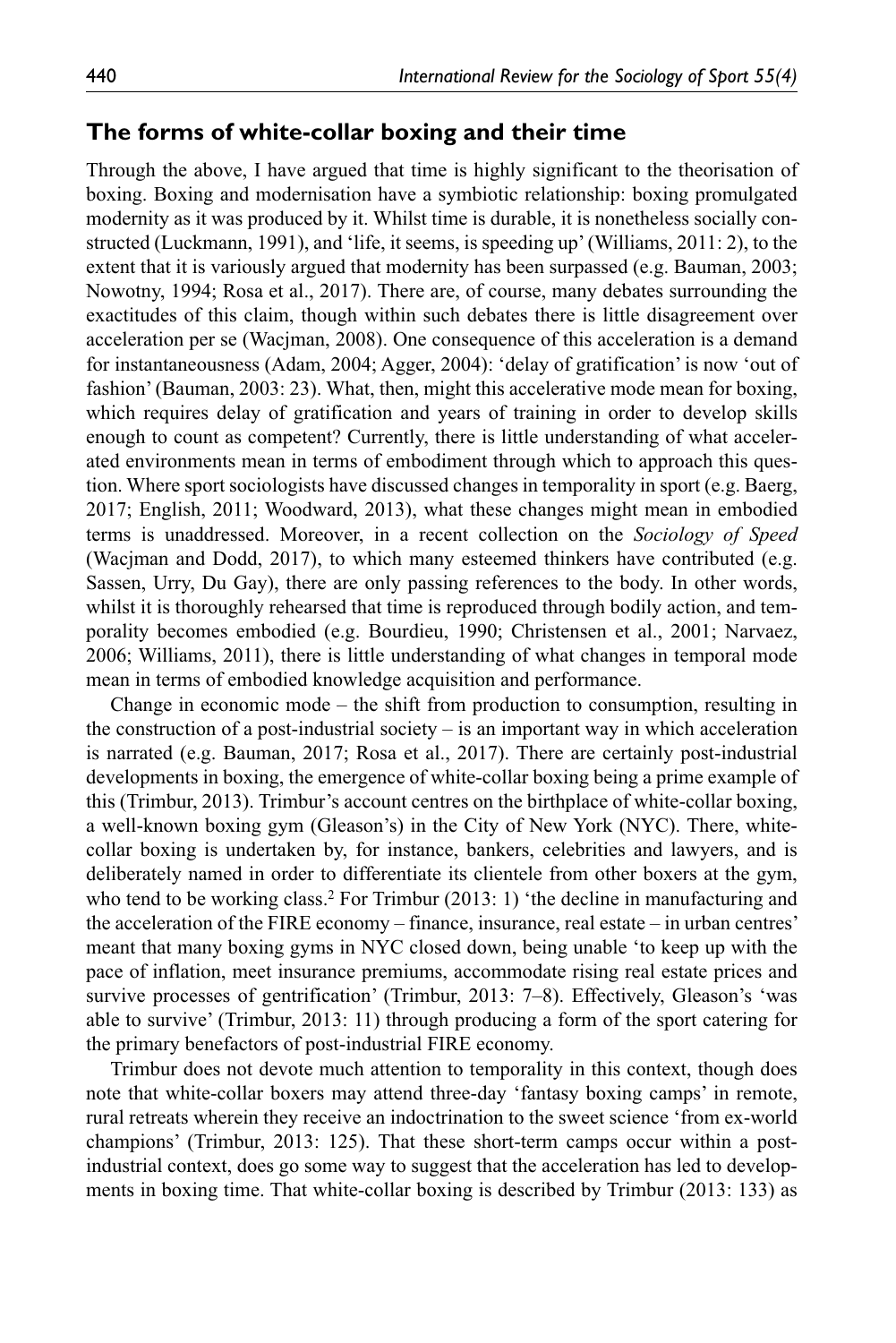'brutal and bloody' and that white-collar boxers possess 'little skill' (Trimbur, 2013: 134) can be taken as an initial suggestion that being ordered according to post-industrial time impacts upon the ability to develop a pugilistic habitus.

Beyond Trimbur's account, however, there is little scholarship upon which to draw in order to understand this version of the sport and its temporality, which this research sought to address. Crucially, based on this research, it can be noted that in the UK, unlike Trimbur's context, white-collar boxing does not necessarily accurately signify the social class of practitioners. A central finding of the research is therefore that there are two different forms of white-collar boxing, which are qualitatively different, particularly in terms of social class, whilst sharing the same name. To provide initial evidence of this, whereas the white-collar boxing in Trimbur's (2013) research is exclusionary on class lines, and costs upwards of US\$100 per training session (approximately £75) which ensures this exclusion, the white-collar boxing researched here is free at the point of participation and paid for through ticket sales to fights, meaning that there is no immediately exclusionary economic cost. Moreover, most participants did not understand the term white-collar to be a signifier of social class, and those who did rejected this meaning, finding it to be inapplicable to their white-collar boxing experience.

Importantly, through the research, white-collar boxing is identified entailing cohorts of beginners undertaking a crash course in the sport, lasting for a total of eight weeks and culminating in a public boxing match in a glamorous venue. As I have argued in this section, boxing is important to consider in terms of time and we know little about whitecollar boxing in scholarly terms. Following this, in the subsequent sections, based on thematic analysis of qualitative data, I will argue that a temporal analysis significantly contributes to understanding this version of boxing. Henceforth, this article explores white-collar boxing in terms of time, and in doing so makes a contribution to both knowledge on boxing and knowledge on time.

#### **Methodology**

The remainder of this article is based on an ethnography of a boxing gym in the Midlands: Shadcote Boxing Club (a pseudonym, as per all other names in this article). Shadcote Boxing Club specifically caters for white-collar boxing. As described above, white-collar boxing is conducted according to eight-week cycles. Two cohorts were observed for the duration of their eight-week courses, and there were two one-month periods between courses in which there were no courses running. The ethnography commenced as an eight-week course was ending and there was therefore a gap of one month prior to the first course observed. Overall, the ethnography lasted six months, and mainly comprised observation in the gym. Further field visits were made to four public fight nights, two of which corresponded to the two courses observed.

Given the temporal form of white-collar boxing, participants' presence at the boxing club was limited to two months and, accordingly, participants were opportunistically selected. Similarly, participants were interviewed at different stages in the eight-week courses. Of the 32 participants interviewed, there were 27 men and five women. As per the majority of boxing environments, Shadcote was mostly populated by men (cf Matthews, 2016). Participants were overwhelmingly English and white. Englishness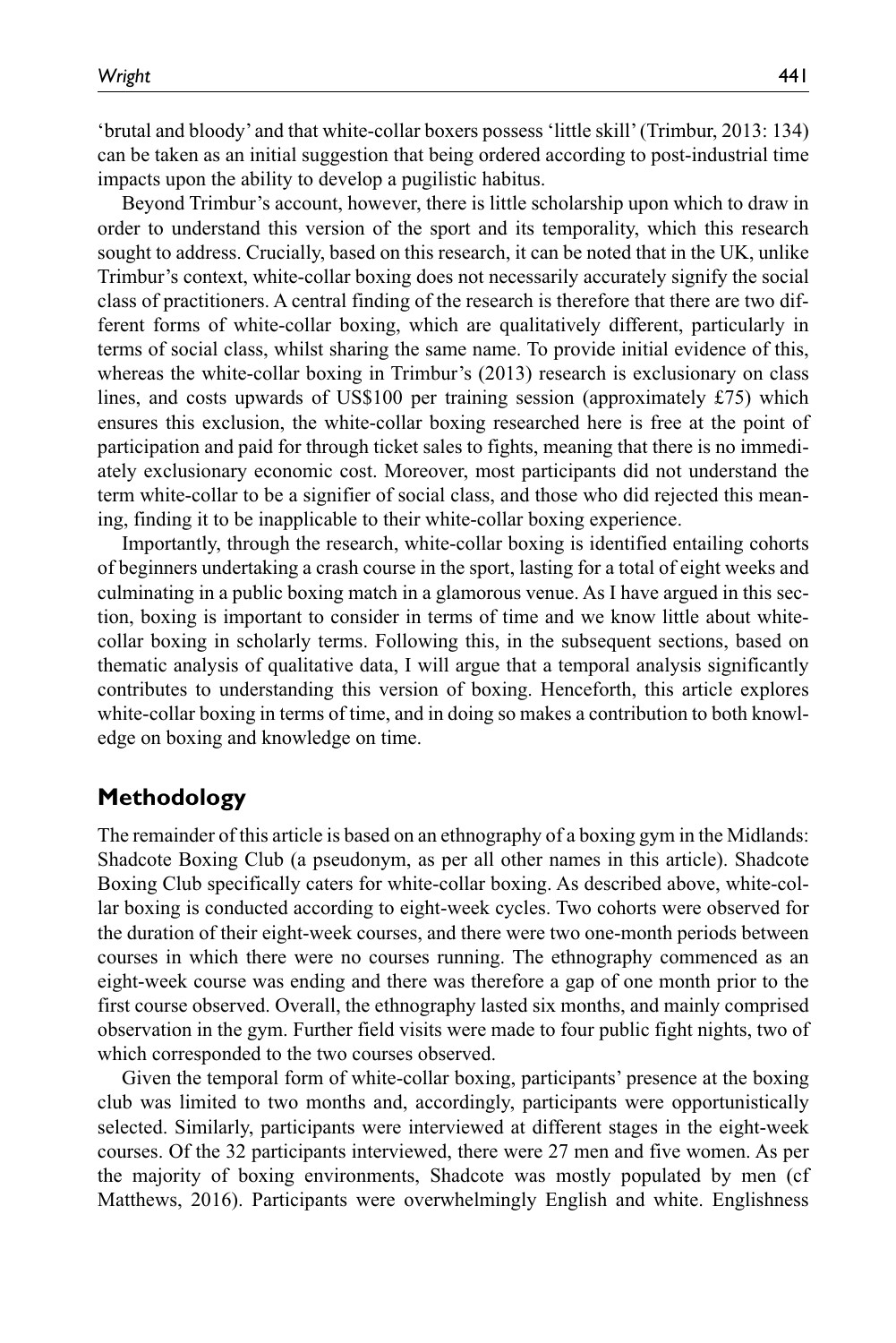– rather than the broader category of Britishness – was important facet of identity within the gym, hence this description. All participants were adults, with most participants being in their 20s and 30s. Crucially, no participants occupied class positions equivalent to those occupied by white-collar boxers in Trimbur's (2013) research. Indeed, were one to adopt a recent model for class analysis (Savage et al., 2015), some participants would be locatable within 'the precariat' (Savage et al., 2015: 333). As per most boxing environments (Woodward, 2014), Shadcote is a working-class space.

Life history interviews were conducted, allowing for participants to recount their understanding of their own being in the world with reference to the past, experience of the present and anticipations for the future (Atkinson, 1998). Similarly, the ethnography was undertaken with sensitivity for the temporality of the sport. To this extent, the ethnographic dataset was collected in and represents the 'real time' (Woodward, 2013: 6) of white-collar boxing: the final entry in my field diary, which signals the end of data collection, pertains to the fight night which doubled as the end of the second white-collar boxing cycle observed. Data were thematically analysed and situated in relation to existing scholarship on boxing and time, and through this process an inductive theory of white-collar boxing, which speaks to wider theory on the sociology of time, was produced. More generally, my concern was with 'grasping the point or meaning of what is being done or said' (Winch, 1990: 115) in this context. As counter-intuitive as this might first sound, when the term 'white-collar boxing' is used at Shadcote, it is not meant to signify social class. One of the principles of ethnography is that 'You do not assume that you know everything in advance' (Shweder, 1997: 153), and I would invite readers to remember this: scholarly pre-conceptualisations of the meaning of the term white-collar itself must not be assumed to have purchase in this context.

There are many ways of being involved in boxing clubs as research settings (Matthews, 2018). During this research, I occupied positions which could be characterised as ranging between pure observer and pure participant (Gold, 1958). Had I not previously been a member of the club, and a young, physically fit man, full participation and the liberty to switch between these positions would arguably not have been possible. Moreover, as most participants had been present at the club for under eight weeks, and I had been a club member for over two years at the start of the research, I was deemed by most an 'insider', which certainly assisted with access on an ongoing basis. This does not mean, however, that I always felt like an insider: whilst I do not abhor boxing, and I often actively enjoy training, I can never be entirely at ease with the sport, largely for the inequalities it reproduces (cf Sugden, 1996: chapter six). This ambivalence can be understood as transcending the dualism of insider and outsider (Woodward, 2008). Experiential knowledge of the research site, in conjunction with scholarly knowledge of boxing, however, does facilitate sociology, in terms of examining the micro as it intersects with the macro. An account such as this one could not be produced with lived experience or scholarly knowledge alone.

As it is for all qualitative research (Hammersley, 2008) the generalisability of this ethnography is questionable. However, it can be noted that the temporally-clipped format for boxing discussed here is not limited to Shadcote Boxing Club. Shadcote is sedimented within a network of boxing clubs that exists beyond it, spanning the UK, which promotes this boxing format. To this extent, two fieldwork visits were made to fight nights run by boxing clubs other than Shadcote, and the fighters at these events had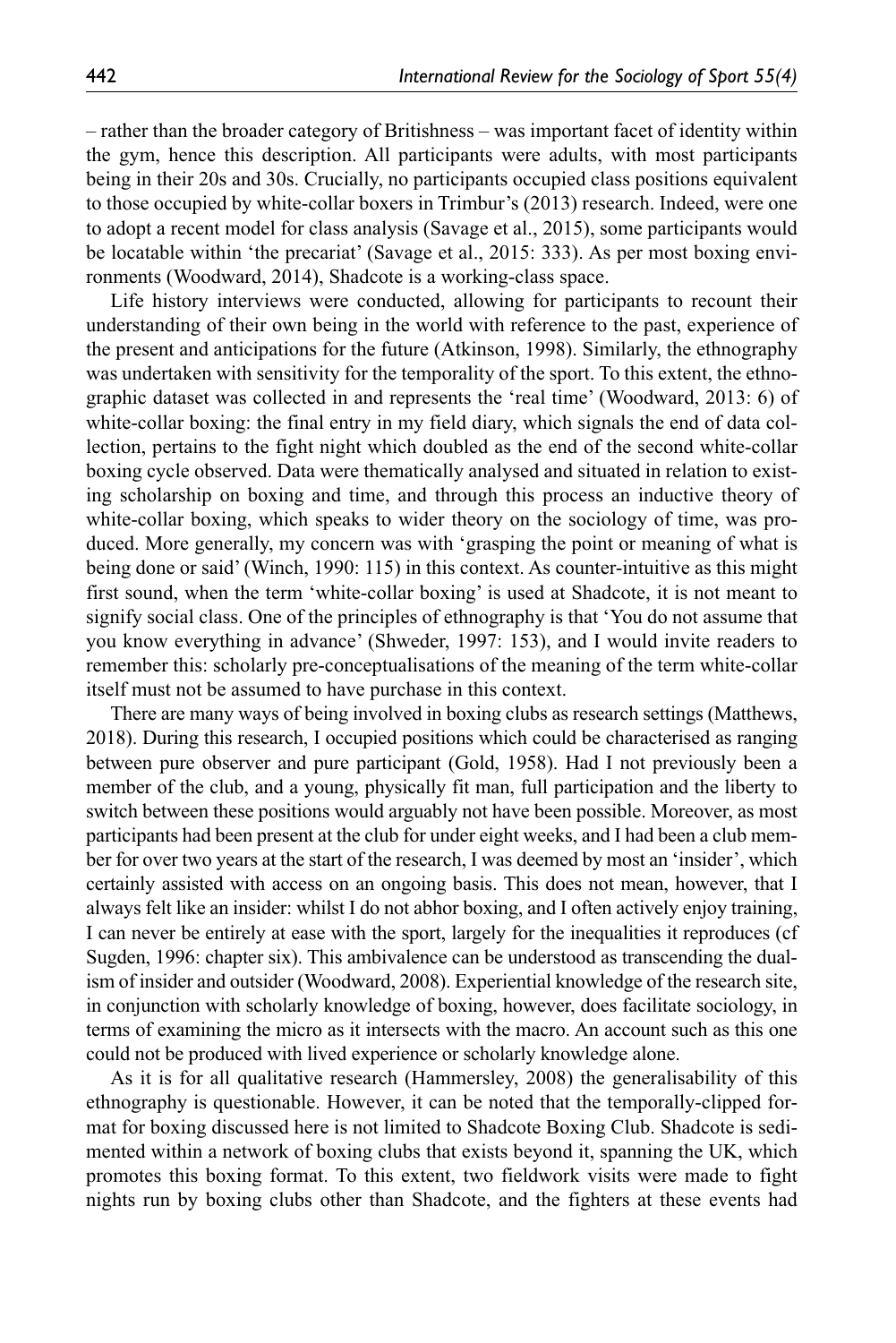undertaken an eight-week training programme. These fight nights served the same purpose as those organised by Shadcote, discussed further at a later point in this article. In other words, the eight-week format discussed in this article is an emergent temporal form beyond the ethnographic research context.

### **White-collar boxing as a temporal signifier**

Though this article is primarily concerned with time, it is important to elaborate upon how white-collar boxing has a misleading name. The term white-collar is used by participants to refer to the form of boxing in which they participate and, similarly, they refer to themselves and each other as white-collar boxers. However, white-collar boxers do not understand this term to be bestowed with meaning in terms of social class. When whitecollar boxers do understand white-collar to have class connotations beyond the context of boxing, this meaning is rejected and understood as inapplicable to the context of white-collar boxing at Shadcote. The following interview extract from one white-collar boxer, Jez, can be taken as initial evidence of this:

Interviewer: So, white-collar, in every day kind of speak, outside of boxing, do you know what that means?

Jez: People who work in an office, int it?

Interviewer: Yeah.

Jez: Yeah, I'm more of a blue-collar […] Like manual trade.

Jez was one of eight interviewees to recognise the wider meaning of the term whitecollar but reject this as being applicable to the Shadcote context. All other participants, when asked in interview about the meaning of the term white-collar boxing did not answer in terms of social class at all. None of the 32 interview participants found the term white-collar boxing to accurately describe their sport in terms of social class.

Whilst language requires shared understanding, and in sociological contexts whitecollar typically refers to a classed form of employment, in specific contexts words can become meaningful in different ways. When white-collar boxers at Shadcote use the term white-collar, they mean to make a signification in terms of time. That is, when the term white-collar is used by those participating in white-collar boxing at Shadcote, what is being referred to is a form of boxing for beginners, in which participation is limited to eight weeks. The eight-week programme provides a key referent through which participants discuss the sport, as the following quotations attest:

Anthony: I see it [white-collar boxing] as an introduction to boxing, so like, people that do their eight weeks.

Lucy: I'd had three months PT [personal training] purely focused on strength training and I thought 'well, it's eight weeks' training, um, let's see if I can convert all that previous fitness into the, more of the endurance side of things the um being able to last three rounds [of boxing]'.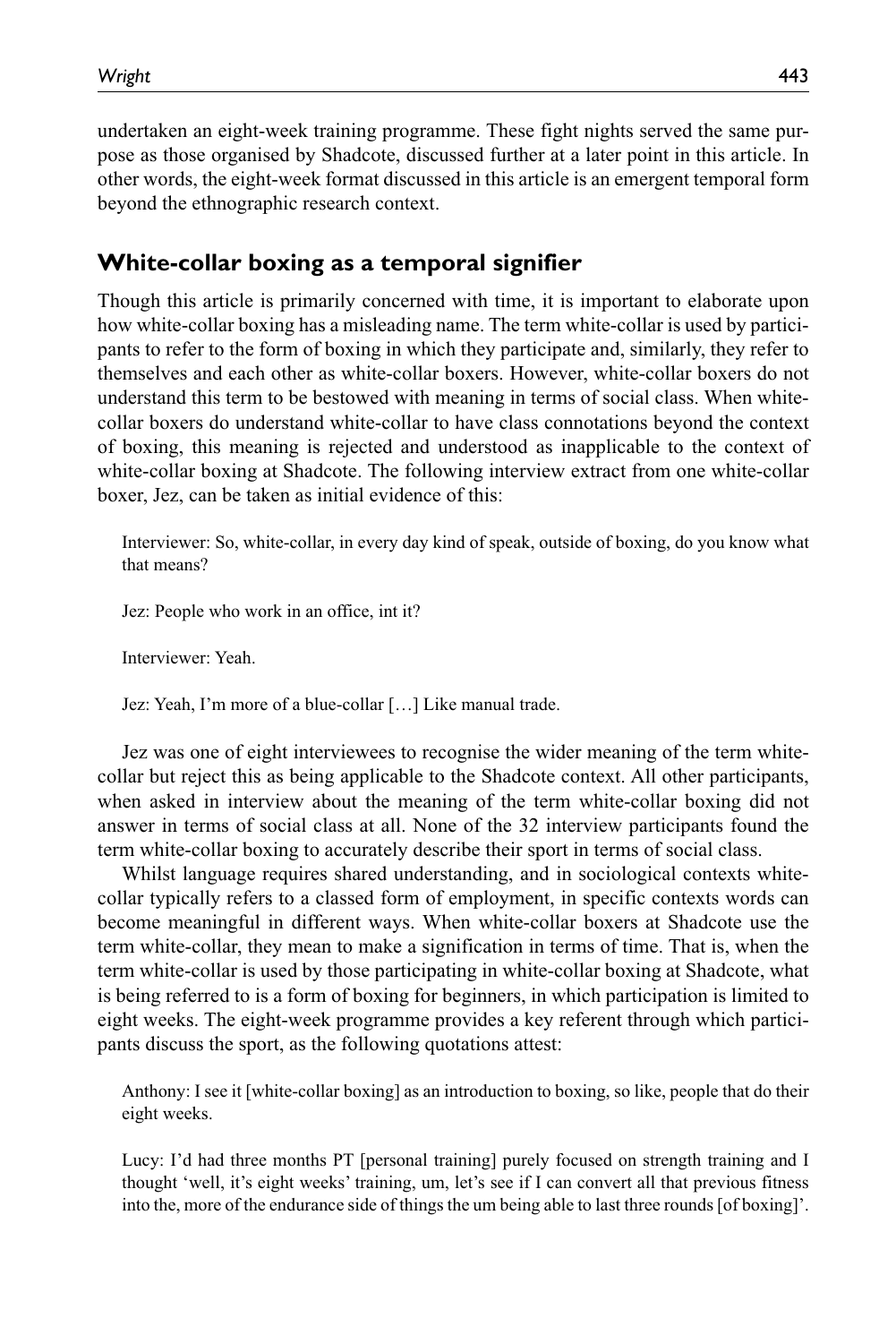Gary: For me, it [white-collar boxing] is what it states, so it's for people that haven't boxed before with limited experience to go through an eight-week training programme and then to have a boxing bout at the end of it.

The eight-week timeframe emerged as a theme not only in relation to how participants define and characterise the sport when actively asked to do so, but as a way in which participants discuss and understand their experience of the sport more generally. For instance, below, Ash discusses his eagerness to win his forthcoming fight, Craig discusses why he values sparring as an aspect of training, and Jack discusses his experience of being exhausted in the ring during fight night, and all of these make reference to the eight-week model.

Ash: I wanna win. I'm here to win. I don't wanna come in all not really bothered. I'm here to win, I want to win. I wanna win my fight, definitely. I wanna win.

Interviewer: Yeah? Why is that something that's important to you?

Ash: I'll be disappointed if I don't. I've put hard effort, *hard effort in for these eight weeks.* I don't wanna lose. I'll be very disappointed in myself. Very.

Interviewer: and why is it that you think you like sparring, sparring in particular?

Craig: … I dunno, cos it is what you are training to do, I know the pads and the classes are for the fitness, but, you are trainin' to fight. Really, it is a little bit more than fitness, so to get in there, have a practice, but it's necessity as well, when you sign up to these white collars. *Can't just hit a pad for eight weeks.*

Jack: I remember going back into the corner at the end of the second round and my cornerman […] was telling me that I was working off my jab too much and to start throwing some combinations [he said to me:] '*you've trained eight weeks for this*, you've got nothing to lose now, now you're in your last round, so go out and give it some'.

Rather than being defined by its participation in terms of social class, as its name might initially seem to imply, white-collar boxing can be productively understood as being understood by its temporality. Whilst in the above extracts different facets of white-collar boxing are being discussed, all of these participants anchor their experiences in relation to the eight-week period. That is, centring on time provides an entry point through which to understand the sport, which is important to establish, given its name is initially misleading.

There are other themes, such as white-collar boxing being for beginners (which can be understood in relation to the temporality discussed here, in that it implies a career stage, and is present, for instance, in the above extract from Anthony) and being perceived as a way to get fit whilst punching people (present, for instance, in the extracts from Lucy and Craig) which could also be useful in terms of understanding white-collar boxing. Equally, these themes emerge in relation to the eight-week model, which I argue provides a frame through which the sport should be understood. Simply put, most, if not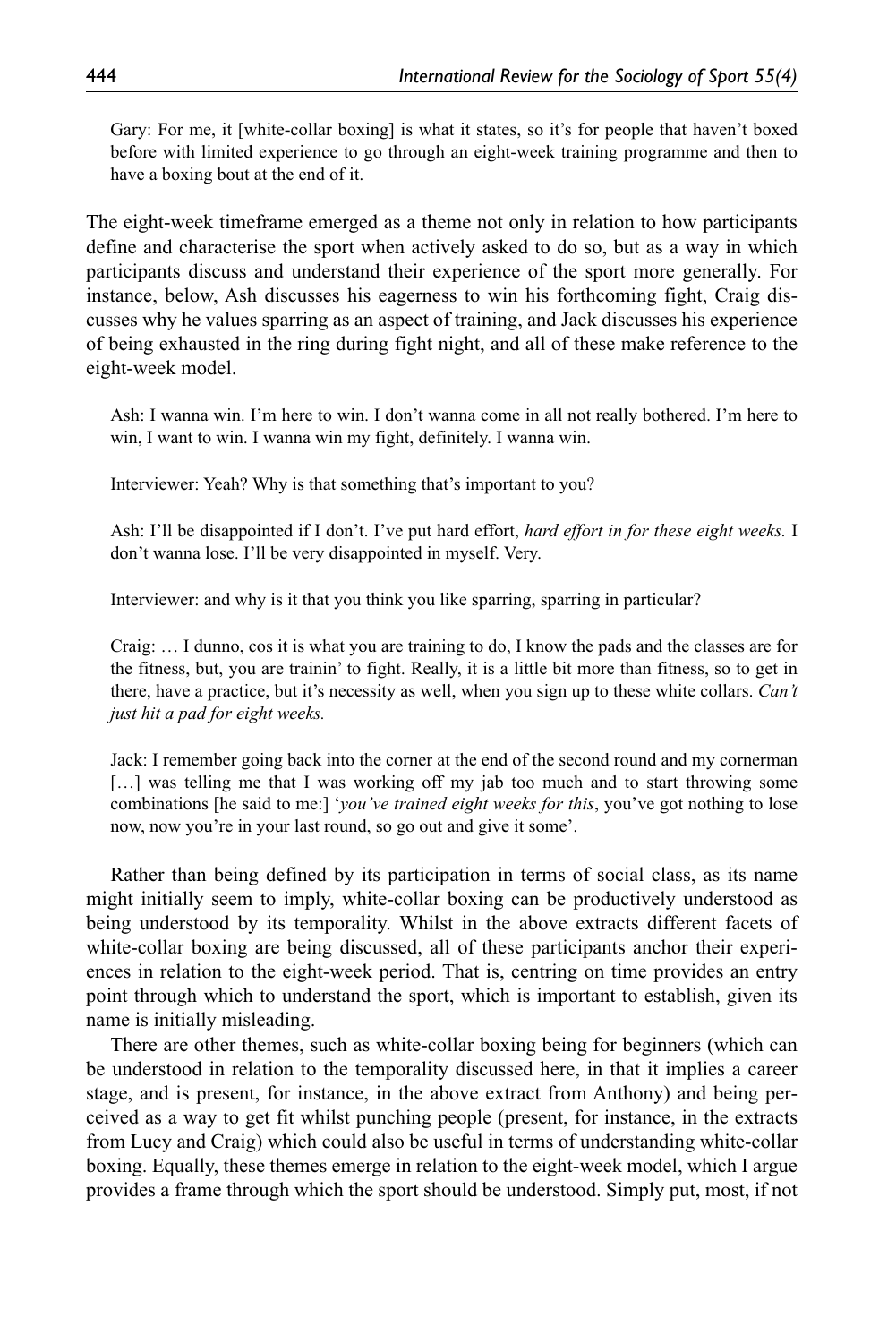all boxing entails getting fit and punching people, whereas a particularity of white-collar boxing is its strictly-defined period for engagement. Whereas 'anti-immediate gratification' (Wacquant, 2004: 143) is required in amateur and professional boxing, white-collar boxing does not include or require such an understanding, as will now be further discussed.

#### **Beginner to winner?**

Through analysis of ethnographic data, the eight-week white-collar boxing process can be reconstructed. Doing so allows entry into dialogue with wider theory on time, acceleration and embodiment. Overall, it is argued that white-collar boxing equates to the idealised career of the professional boxer being reproduced and 'condensed' (Rosa, 2015: 223) into a two-month timeframe. However, it is not per se an accelerated project, even if initially it might be understood as presenting in this way. Indeed, through its analysis, theory on the bodily limits of accelerated knowledge acquisition can be produced, and a conceptual split between condensed time and acceleration is accordingly proffered.

For eight weeks, three times per week, the neophyte boxers train at Shadcote Boxing Club. Each training session lasts 90 minutes. For the duration of the course, most training sessions take the following approximate form: a 10-minute warm-up comprising calisthenic exercises, an hour of pad work, followed by a 15-minute circuit of various different exercises (e.g. press-ups, medicine ball training, step-ups) and finally, five minutes of sit-ups. Pad work entails a person wearing a pair of mitts that act as targets for another to punch. At Shadcote, pad work is undertaken in rounds, which reflects the format of the fight that white-collars at Shadcote are due to undertake: a three-round fight, with each round being two minutes long, with a minute in between each round. Though the exact length of time spent on each activity described above differs from session to session this is the general pattern of training, and pad work always forms the majority of the session. Boxing matches tend to be physically intense and tiring, and this training format equates to a bid to produce bodies capable of inflicting and sustaining damaging blows over three, two-minute rounds in the limited time of eight weeks.

Though differing drastically in terms of the social class of participants, white-collar boxing at Shadcote in this respect resembles white-collar boxing at Gleason's: 'the more aggressive and enchanting practices of boxing' (Trimbur, 2013: 134) are undertaken, and an intensive workout is provided, without much development of the finer craft of the sport. There is less emphasis on the 'boring components' (Trimbur, 2013: 134) of training (such as shadowboxing and skipping), which enable those who undertake them to embody pugilistic knowledge, providing the practitioner with the bodily means to sustain a boxing career. White-collar boxers, engaged in a process wherein transit from beginner to winner is offered via eight weeks of participation in a limited repertoire of training techniques, cannot come to embody the skills required to become proficient in the sport.

From the fourth week onward, pairs of white-collars are pulled out of the main training session in order to spar. Sparring exists for the purpose of training for the fight, but here is also directly implicated in the match-making process. Whereas in amateur and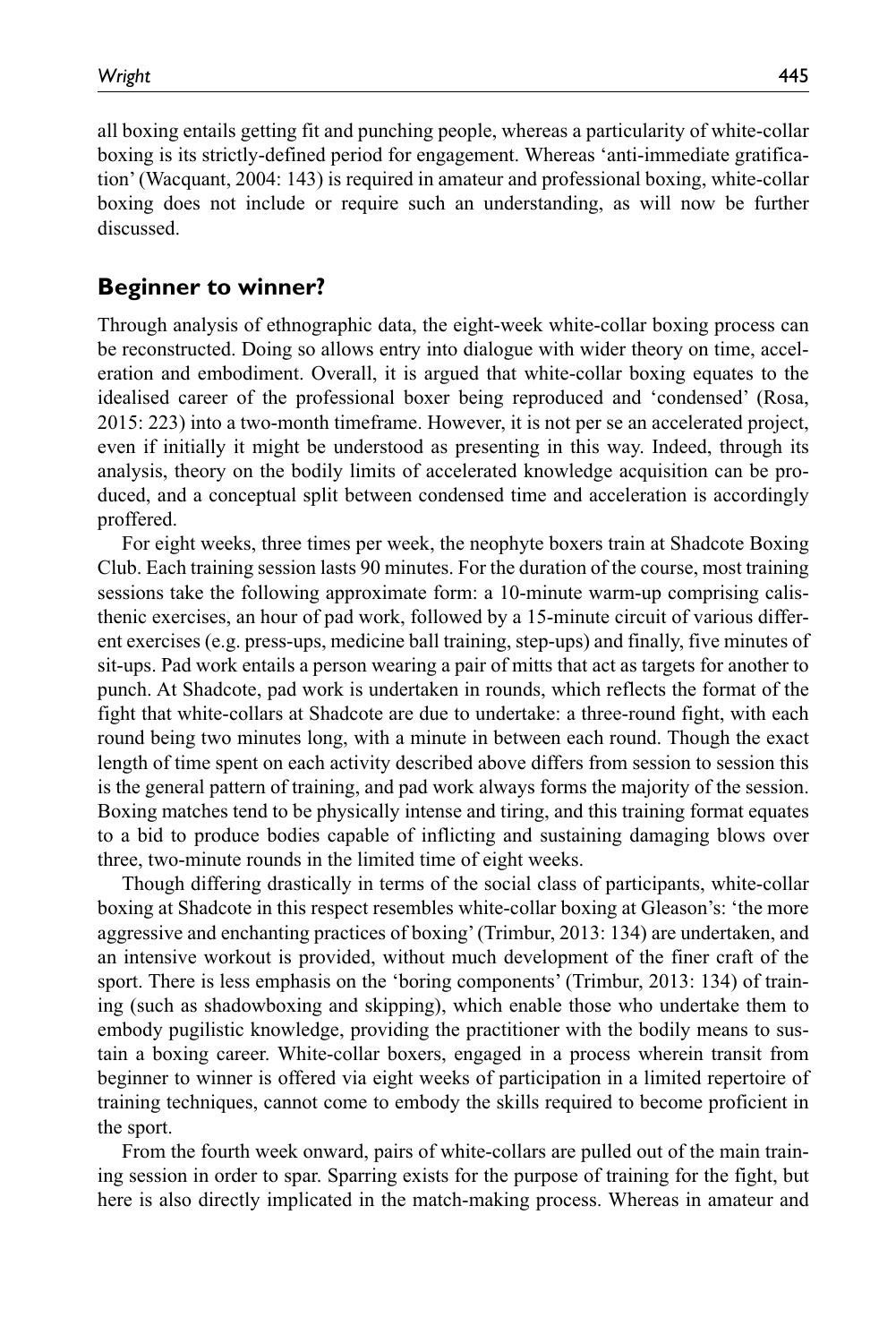professional boxing, matches are made between fighters from different gyms, and this match-making occurs based on fight record and weight, this is not the case in whitecollar boxing. Matches are not made according to weight but on ability, and potential matchups are assessed by coaching staff. That this is the purpose of sparring is not explicated to the white-collars, and who will be fighting who remains a secret until the advent of fight night, at the weigh-in.

The final week of training ends with a weigh-in. Whereas weigh-ins are a necessary component of amateur and professional boxing, undertaken to ensure that matches are made between fighters of the same weight category, this is not the case for white-collar boxing. Fighters are rather matched according to ability through observations of sparring. When asked about the purpose of the weigh-in, despite white-collar boxing matches not being made on weight, one of the coaches noted in interview:

it's [the weigh-in is] purely for the overall window-dressing of the event. Give them the feeling that they're doing, they've done the training, they've had the weigh-in, they're having a fight.

The white-collar weigh-ins are a reproduction of a high-end professional boxing weighin, usually the reserve of those professional boxers at the peak of their long-term careers, but here undertaken by those who have participated in the sport for all of eight-weeks.

Fight night is the pinnacle of the white-collar boxing experience and is designed to resemble high-level professional boxing events. All of the fight nights attended as part of this research were at conference facilities. Two of these facilities were within professional-level soccer stadia, and two were in upmarket hotels. The audience at fight night are required to wear black tie, and at the events attended during fieldwork, the audience were between 1000 and 3000 in number. Professional photographers are present, in order to capture the whitecollars as they enter the ring. As one white-collar, Robert, noted, in anticipation of fight night:

It's like the real thing innit really? Um, it's not like a school playground fight where everyone's just screaming and shouting, it's organised, and there's lights flashing and there's music, people chanting, and it's good. You got your own kit on as well, your own colours […] the gloves and stuff […] It's gonna be good. It's gonna be explosive. […] This is a one-time thing for me, like I said, so I'm gonna go out with a bang.

The inclusion of, music, flashing lights, and a large, smartly-dressed crowd, reproduces what Woodward (2007: 112) has termed the 'razzamatazz' of professional boxing. Indeed, were you to walk into a white-collar boxing fight night by mistake, you could be forgiven for thinking that you were at a high-level professional boxing match: they are designed to appear as if it were the case.

The fights themselves are, however, of a low level in terms of skill: having trained for only eight weeks, the white-collar boxers, despite being surrounded by an infrastructure that is designed to provide the appearance of being otherwise, are beginners. Reflecting on their experiences of the boxing matches at fight night, participants referred to the presence of fighting, but the absence of boxing:

James: it was like a pub fight to be honest, it was just arms, everywhere, d'you know what I mean? There wasn't any really boxing about it, it was just a fight.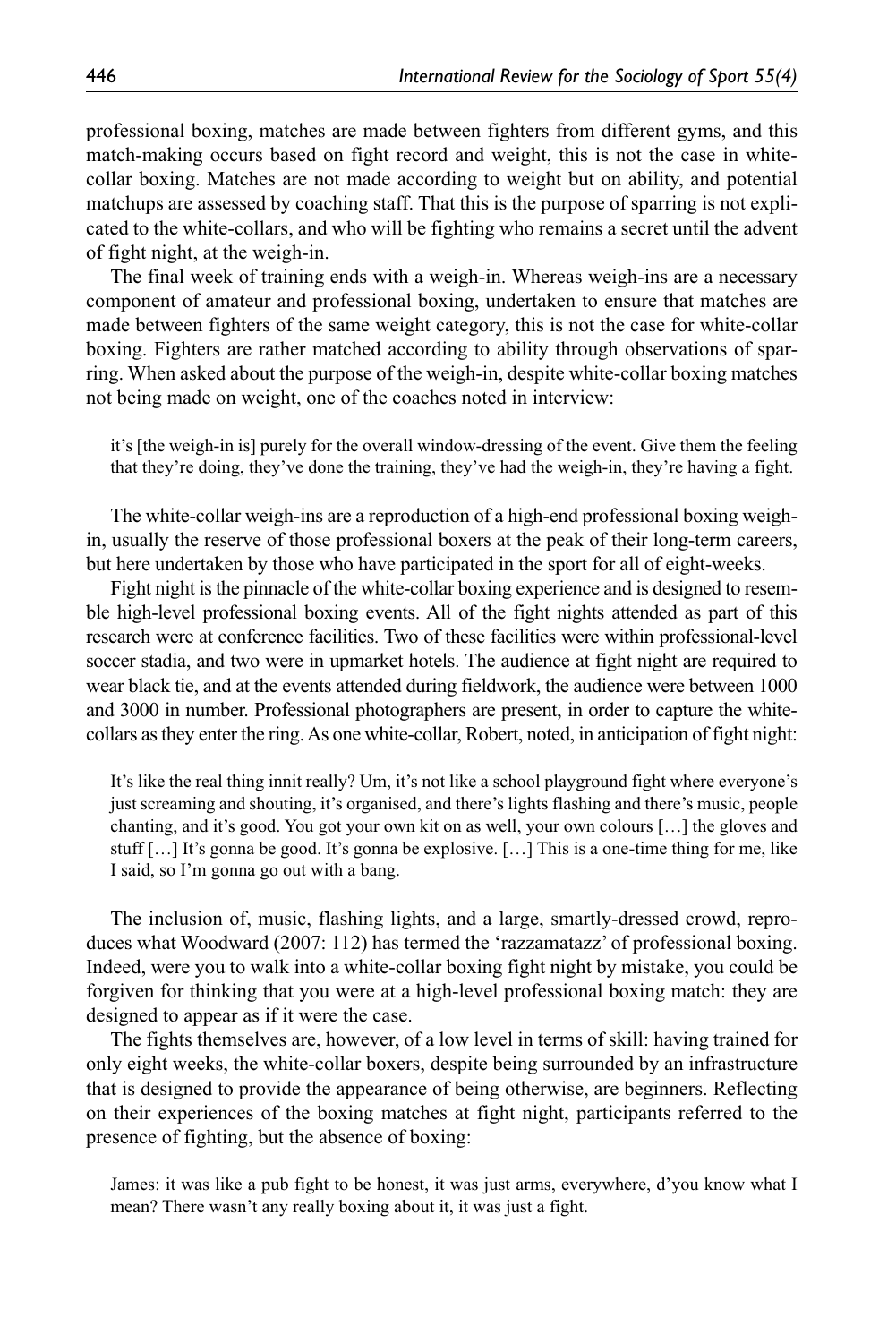Nev: The fight itself, it felt like a bloody street fight.

Having trained for only eight weeks, the limited pugilistic knowledge of white-collar boxers shows in action. A commitment to training in the sport, according to a strict regimen, and over the long term is required in order to allow for the embodiment of pugilistic knowledge sufficient enough to count as a competent boxer, let alone a champion (Sugden, 1985; Wacquant, 1995), and such training is not undertaken by the white-collars. Nonetheless, after stating that his boxing match was like a street fight Nev noted that he 'felt like Rocky' (Nev, interview). Whereas the promise of professional boxing is often unkept, though 'every boxer clings to the self-serving notion that he will be the individual exception to the collective rule' (Wacquant, 2001: 189), white-collar boxers *always* finish their eight-week boxing career with participation in a boxing match in a glamorous location, in front of a large, paying crowd, thereby participating in an event that is beyond the reach of many professionals (cf Beauchez, 2018b). With the end of fight night, the white-collar boxing process is complete. Following this, there is a gap of approximately one month and the process described above is repeated with a new intake of white-collar boxers. In other words, white-collar boxing entails consuming the experience of a professional boxing career, from start to finish, despite not having embodied through practice the knowledge to be a professional.

For the vast majority of the history of boxing, eight-week episodes for participation did not exist, and in this way white-collar boxing can be understood as emblematic of a wider change in terms of the social construction of time. White-collar boxing initially appears to be, and is designed to be experienced as, an accelerative process. Ethnographic analysis, however, raises broader questions on acceleration and corporeality, hitherto unexplored by scholars working in either field (e.g. Hockey and Allen-Collinson, 2007; Wacjman and Dodd, 2017). Principally, whilst white-collar boxing is a condensed, shortterm experience, designed to facilitate the feeling of transit to professional boxing star in eight weeks, with this condensation, the possibility to accumulate and embody knowledge enough to box proficiently is diminished. In this way, condensation of time and acceleration are decoupled as concepts, and this decoupling is achieved through focusing on the body.

Though this version of boxing is different from amateur and professional boxing, particularly in terms of length of participation, it can nonetheless be understood in relation to amateur and professional boxing, and through doing so the separation of condensed time and acceleration can be further understood. To this end, one of the coaches, Rick, noted:

Rick: Whereas I think the ABA [Amateur Boxing Association] thing has got a long feel to it, a long progression, that progresses them through the ranks from a young person, into a big world of professional boxing later on, where the white-collar will access it, I'd like to say fast-track it. It's not, is it. It's a different essence. It's a different everything.

Rick could not quite articulate the 'different essence' of white-collar boxing in comparison to amateur boxing, though he notes the different time-scale is of importance here. Amateur boxing, the first sport to undergo the process of modernisation (Dunning, 1994),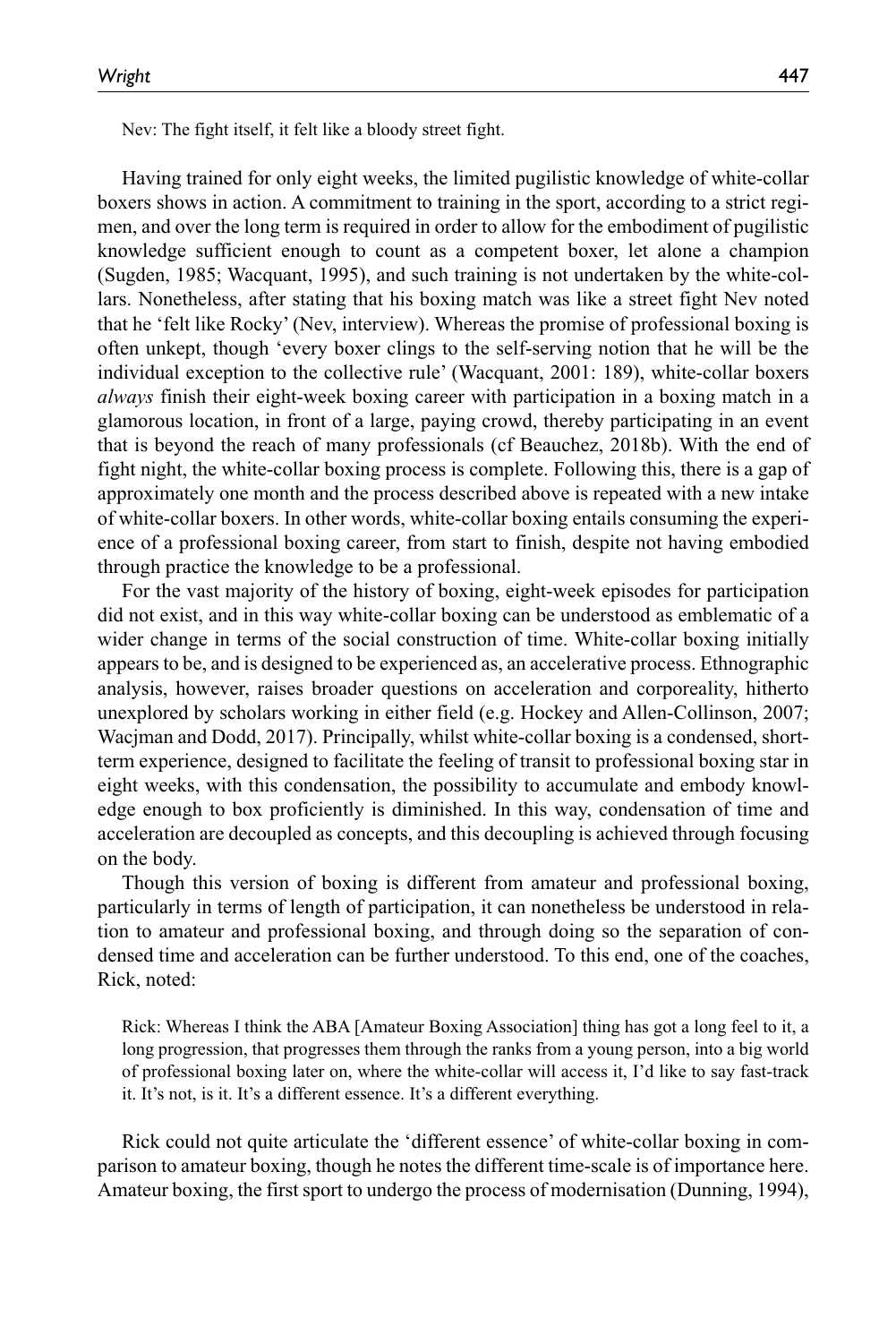has 'a long feel to it' for Rick. Indeed, amateur and professional boxing can be understood on a continuum (Woodward, 2014), and boxing can be understood as a career developed through years of engagement (Sugden, 1985; Wacquant, 2004). By contrast it can be noted that white-collar boxing has a short feel to it. Rick's immediate choice of words to describe white-collar boxing was 'fast-track' but he changed his mind. Rick was not contesting whether white-collar boxing is undertaken for a different duration than other forms of boxing. Rather, the above can be read in the following way: the quantitative time difference in terms of engagement in white-collar boxing compared to amateur and professional boxing entails qualitative ontological difference. White-collar boxing draws upon and aims to reproduce the career of the boxer in idealised terms in a short-time frame, it does amount to the compression of time, but does not fast-track per se, that is accelerate, participants into the professional ranks.

#### **Conclusion**

Whereas research and scholarship to date presents white-collar boxing as necessarily the preserve of an elite class (Trimbur, 2013), this research suggests that this arrangement is not universal. White-collar boxing should be understood as an umbrella term for disparate boxing practices, which do not always reflect the meaning of the wider meaning term as regards social class. White-collar boxers at Shadcote are not locatable in the same class positions as those boxing in NYC, and whilst referring to themselves as white-collar boxers actively reject the classed meaning of the term white-collar. Whereas white-collar tends to refer to a classed form of employment (Mills, 2002), within the lifeworld of white-collar boxing, the term has become a temporal signifier. The boxers in this research use the term white-collar to refer to the sport in which they participate, but when they do so, they do not mean to make a signification in terms of their social class. At Shadcote, white-collar boxing means boxing for beginners, undertaken according to a strict, eight-week schedule.

Situated in relation to the boxing of modernity (cf Boddy, 2008; Sugden, 1996), this temporality is highly unusual. Whereas boxing has been understood as a long-term project and career (Sugden, 1996; Wacquant, 2004; Woodward, 2007), white-collar boxing has a deliberately clipped temporal limit for engagement which stands in distinction to this understanding. This temporality can be located within wider changes in the social construction of time (e.g. Rosa, 2010). White-collar boxing is the condensed reproduction of the long-term career of the professional boxer, undertaken with an eight-week timeframe. To this extent, whilst the temporality of white-collar boxing is different from professional boxing, it is related to it: it reproduces the idealised professional boxing career for short-term consumption. Broadening scope here, further research might be conducted on what this arrangement means in terms of commodification and professional boxing. Professional boxers' bodies are commodified (Wacquant, 2001; Woodward, 2014), and this arguably presents a new form of commodification of the professional boxer, via the sale of the experience of their career in a quickly consumable – though effectively, as I have argued, *ersatz* – form.

In being a short-term experience, white-collar boxing is ontologically distinct from other forms of boxing, and this differing ontology rests upon the lack of pugilistic knowledge that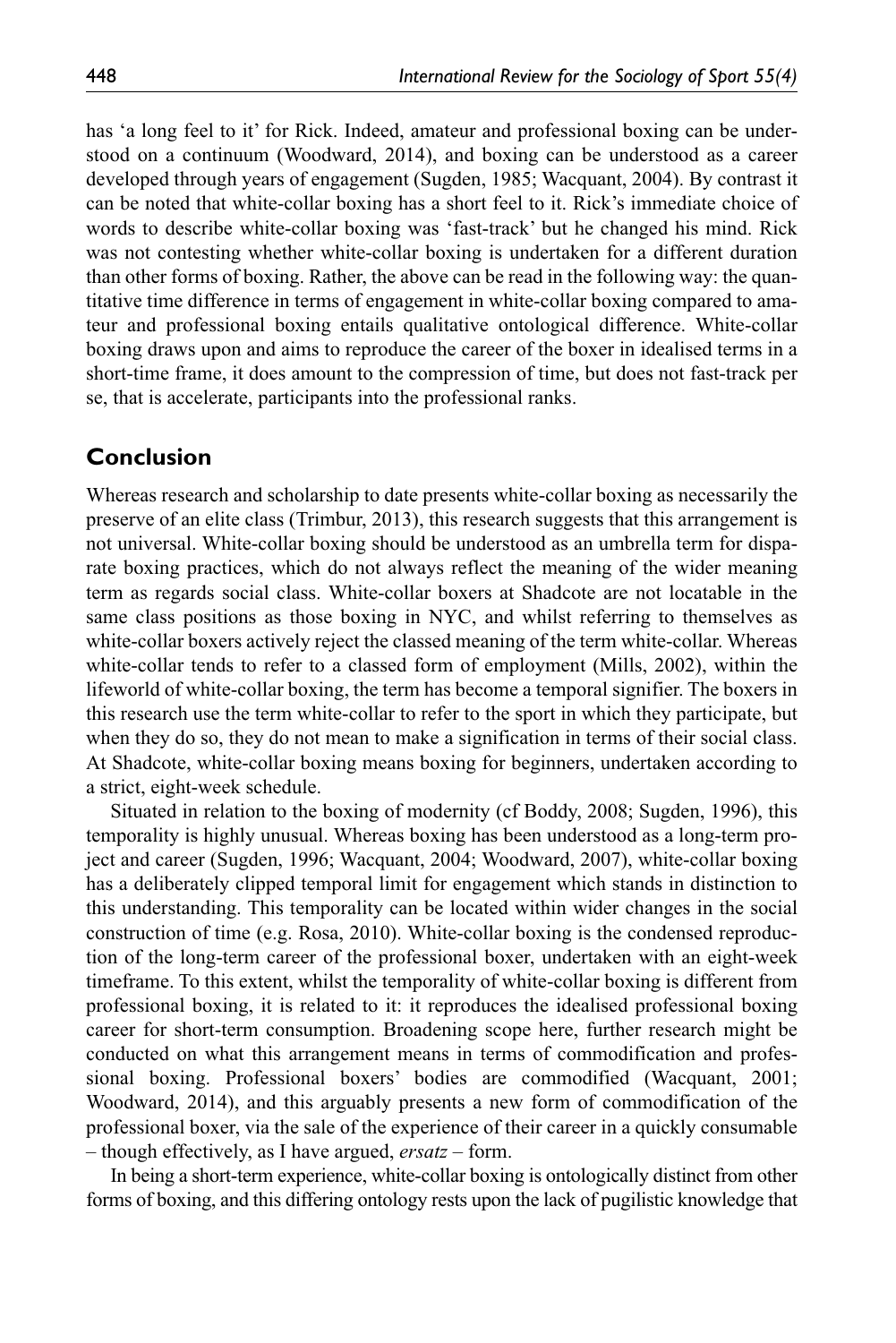white-collar boxers are able to embody. Through the example of white-collar boxing, there is a theoretical point to be made, namely, the corporeal limits to acceleration. In requiring knowledge to be engrained to the point of it becoming second nature, the development of a pugilistic habitus cannot be accelerated. White-collar boxing time, however, can still be understood as condensed. Conceptually separating condensed time and acceleration allows for a greater understanding of the sport, and this is achieved through focusing on embodied practice. Discussions of time in the sociology of sport have not considered the ramifications of accelerated time in terms of embodiment (e.g. Woodward, 2013), nor is the separation of condensed and accelerated time considered in major literature on time and acceleration (e.g. Wacjman and Dodd, 2017). Whilst the embodied practice in focus here has been whitecollar boxing, this notion is applicable to many areas of social life, in which skilled practice is a requirement: it might be, as it is in white-collar boxing, that condensing time is not accelerative at all once the body is brought into the frame.

#### **Acknowledgements**

I would like to thank Lisa Warwick, John Holmwood, and the two anonymous reviewers for their helpful comments on this article. All faults, however, are solely my responsibility.

#### **Declaration of Conflicting Interests**

The author(s) declared no potential conflicts of interest with respect to the research, authorship, and/or publication of this article.

#### **Funding**

The author(s) disclosed receipt of the following financial support for the research, authorship, and/ or publication of this article: This work was supported by the Economic and Social Research Council [Grant Number ES/J500100/1]

#### **Notes**

- 1. The research site Shadcote Boxing Club has engaged in white-collar boxing since approximately 2005 and can be considered ahead of the curve in terms of clubs in the UK providing this form for engagement. Crucially, as this article argues, whilst practices referred to as white-collar boxing have existed since the 1980s and emerged in New York City (cf Trimbur, 2013), there is more than one form practice referred to by the term. The white-collar boxing in this research is a different phenomenon and has not existed for as long as the white-collar boxing in NYC.
- 2. The relationship between class and boxing has been discussed at length elsewhere (e.g. Woodward, 2014). Notably, whilst boxing has overwhelmingly been understood as a 'sport of the poor' (Woodward, 2014: 61), this arrangement is not universal: amateur boxing was established as a practice by the Marquis of Queensberry – an Etonian – and undertaken by upper and middle-class men. To clarify, however, amateur boxers of the aristocracy are not conceptualised here as white-collar boxers, nor is public school boxing to be understood as white-collar boxing. Neither white-collar nor white-collar boxing were used as terms at the 'first order' level in these contexts (cf Schutz, 1953), principally as the term white-collar did not exist during the 1850s: it entered language in order to refer to a form of work emergent in the mid-20th century (Mills, 2002). When white-collar boxing is referred to in this article, it reflects practices that are referred to in this way in the first order. However, this is not to say that all uses of the term whitecollar boxing at first order level, between contexts, necessarily signify the same phenomena.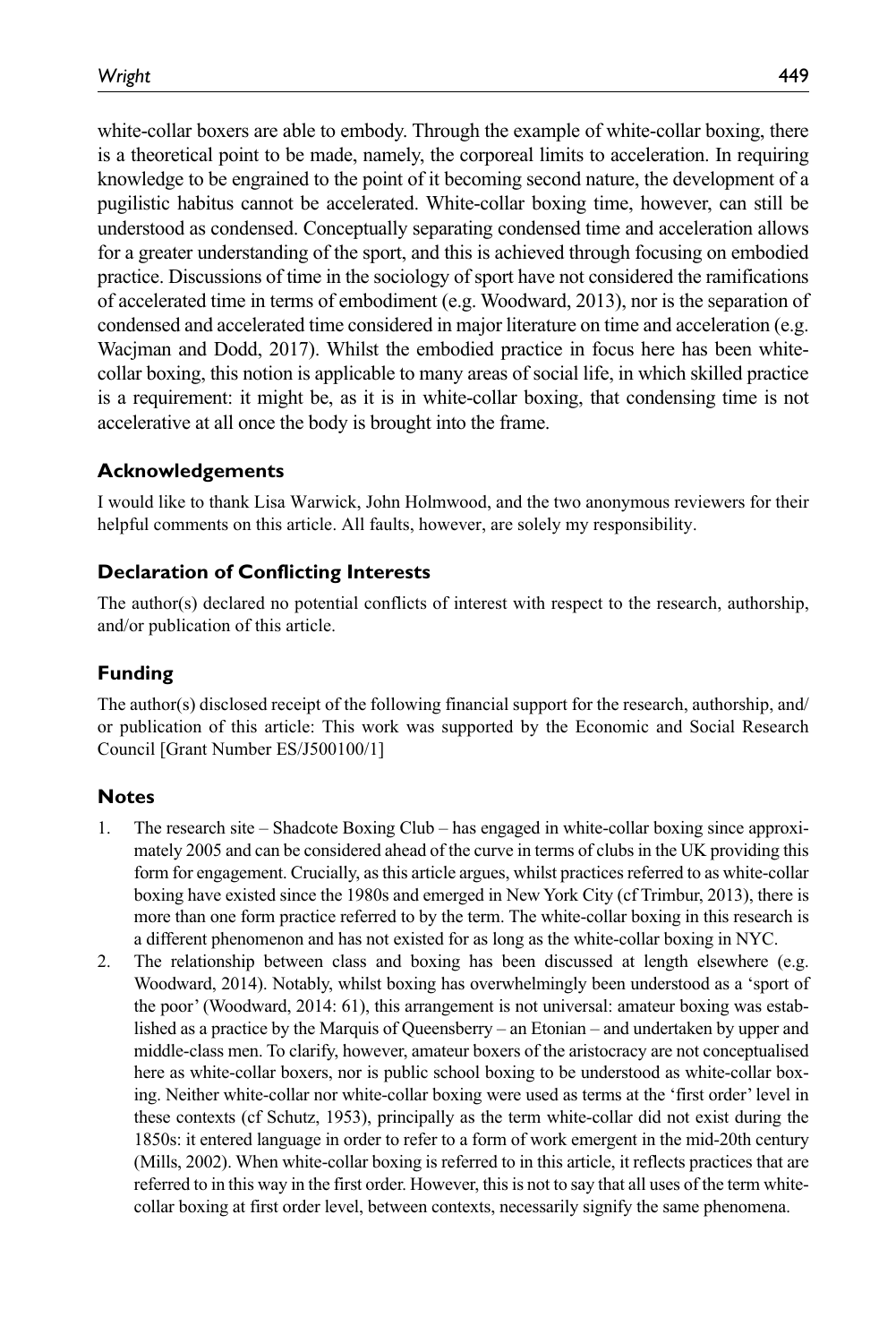#### **ORCID iD**

Edward J Wright  $\Box$  <https://orcid.org/0000-0002-1774-4191>

#### **References**

- Adam B (1995) *Timewatch: The social analysis of time*. Cambridge: Polity.
- Adam B (2004) *Timescapes of Modernity: The environment and invisible hazards*. London and New York: Routledge.
- Agger B (2004) *Speeding Up Fast Capitalism: Cultures, jobs, families, schools, bodies*. Boulder, CO: Paradigm.
- Atkinson P (1998) *The Life Story Interview*. Thousand Oaks, CA; London; New Delhi, India: SAGE.
- Baerg A (2017) It's game time: Speed, acceleration, and the digital sports game. *Temporalities* 25. Available at: <http://journals.openedition.org/temporalites/3655> (accessed 14 September 2018).
- Bauman Z (2003) Utopia with no topos. *History of the Human Sciences* 16(1): 11–25.
- Bauman Z (2017) *Retrotopia*. Cambridge: Polity.
- Beauchez J (2018a) *Boxing, the Gym, and Men: The mark of the fist*. Basingstoke: Palgrave Macmillan.
- Beauchez J (2018b) 'Never take pity': An average French boxer's ethnobiography. *Leisure Studies* 37(3): 307–317.
- Bhambra G (2007) *Rethinking Modernity: Postcolonialism and the sociological imagination*. Basingstoke: Palgrave Macmillan.
- Boddy K (2008) *Boxing a Cultural History*. London: Reaktion Books.
- Bourdieu P (1990) *The Logic of Practice*. Stanford, CA: Stanford University Press.
- Christensen P, James A and Jenks C (2001) 'All we needed to do was blow the whistle': Children's embodiment of time. In: Cunningham-Burley S and Backett-Milburn K (eds) *Exploring the Body*. London: Palgrave Macmillan, pp. 201–222.
- Dunning E (1994) Sport in space and time: 'Civilizing processes', trajectories of state-formation and the development of modern sport. *International Review for the Sociology of Sport* 29(4): 331–345.
- Dunning E and Sheard K (2005) *Barbarians, Gentlemen and Players*. 2nd ed. London: Routledge.
- English P (2011) Twenty20 and the changing face of Australian cricket. *Sport in Society* 14(10): 1369–1382.
- Giddens A (1990) *The Consequences of Modernity*. Cambridge: Polity.
- Goffman E (1959) The moral career of the mental patient. *Psychiatry* 22(2): 123–142.
- Gold RL (1958) Roles in sociological field observations. *Social Forces* 36(3): 217–223.
- Gruneau R (2017) *Sport and Modernity*. Cambridge: Polity.
- Hammersley M (2008) *Questioning Qualitative Inquiry: Critical essays*. Los Angeles, CA; London; New Delhi, India; Singapore: SAGE.
- Held D (1992) The development of the modern state. In: Hall S and Gieben B (eds) *Formations of Modernity*. Cambridge: Polity, pp. 71–126.
- Hockey J and Allen-Collinson J (2007) Grasping the phenomenology of sporting bodies. *International Review for the Sociology of Sport* 42(2): 115–131.
- Hsu EL and Elliot A (2015) Social acceleration theory and the self. *Journal for the Theory of Social Behaviour* 45(4): 397–418.
- Lennox PS (2012) The training of boxer-entertainers in Brendan Ingle's gym. *Theatre, Dance and Performance Training* 3(2): 208–215.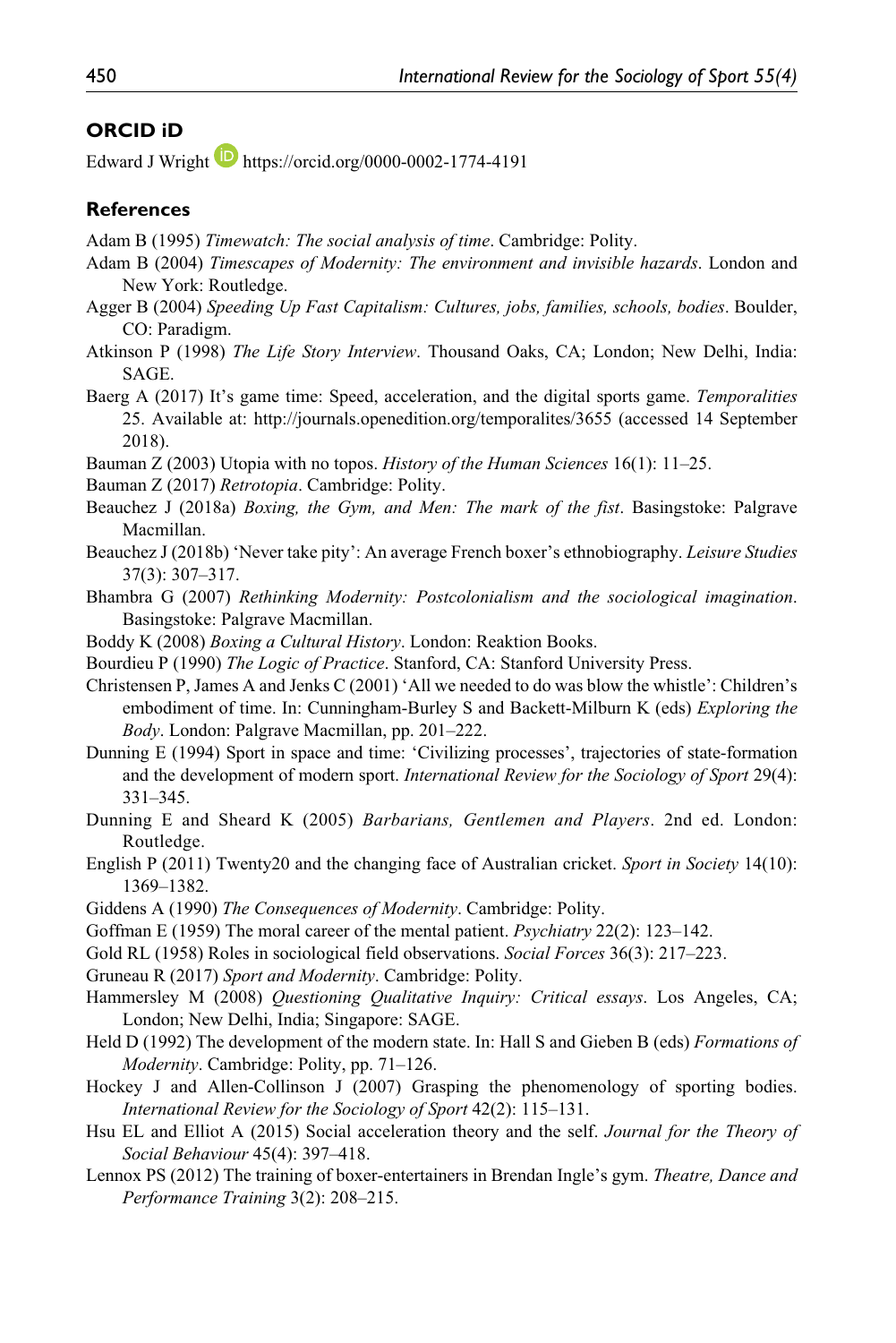- Luckmann T (1991) The construction of human life in time. In: Bender J and Wellbery DE (eds) *Chronotypes: The construction of time*. Stanford, CA: Stanford University Press, pp. 151–166.
- Malcolm D, Gemmell J and Mehta N (2009) Cricket and modernity: International and interdisciplinary perspectives on the study of the Imperial Game. *Sport in Society* 12(4–5): 431–446.
- Matthews CR (2016) The tyranny of the male preserve. *Gender and Society* 30(2): 312–333.
- Matthews CR (2018) On (not) becoming Involved-detachment and sports 'violence'. In: Malcolm D and Velija P (eds) *Figurational Research in Sport, Leisure and Health*. London: Routledge, pp. 102–114.
- Mills CW (2000) *The Sociological Imagination Fortieth Anniversary Edition*. Oxford and New York: Oxford University Press.
- Mills CW (2002) *White Collar the American Middle Classes Fiftieth Anniversary Edition*. Oxford and New York: Oxford University Press.
- Narvaez RF (2006) Embodiment, collective memory and time. *Body and Society* 12(3): 51–73.
- Nowotny H (1994) *Time: The modern and postmodern experience*. Cambridge: Polity.
- Rosa H (2010) *Alienation and Acceleration: Towards a critical theory of late modern temporality*. Malmo: NSU Press.
- Rosa H (2015) *Social Acceleration: A new theory of modernity*. New York: Columbia University Press.
- Rosa H, Dörre K and Lessenich S (2017) Appropriation, activation and acceleration: The escalatory logics of capitalist modernity and the crises of dynamic stabilization. *Theory, Culture & Society* 34(1): 53–73.
- Savage M, Cunningham N, Devine F, et al. (2015) *Social Class in the 21st Century*. London: Pelican.
- Schutz A (1953) Common-sense and scientific interpretation of human action. *Philosophy and Phenomenological Research* 14(1): 1–38.
- Shweder RA (1997) The surprise of ethnography. *Ethos* 25(2): 152–163.
- Sugden J (1985) The exploitation of disadvantage: The occupational sub-culture of the boxer. *The Sociological Review* 33(S1): 187–209.
- Sugden J (1996) *Boxing and Society: An international analysis*. Manchester: Manchester University Press.
- Trimbur L (2013) *Come Out Swinging*. Princeton, NJ: Princeton University Press.
- Wacjman J (2008) Life in the fast lane? Towards a sociology of technology and time. *The British Journal of Sociology* 59(1): 59–77.
- Wacjman J and Dodd N (2017) *The Sociology of Speed: Digital, organizational, and social temporalities*. Oxford: Oxford University Press.
- Wacquant L (1995) The pugilistic point of view: How boxers think and feel about their trade. *Theory and Society* 24: 489–535.
- Wacquant L (2001) Whores, slaves and stallions: Languages of exploitation and accommodation among boxers. *Body and Society* 7(2–3): 181–194.
- Wacquant L (2004) *Body and Soul: Notebooks of an apprentice boxer*. Oxford: Oxford University Press.
- Wagner P (1994) *A Sociology of Modernity: Liberty and discipline*. London and New York: Routledge.
- Williams SJ (2011) *The Politics of Sleep: Governing (un)consciousness in the late modern age*. Basingstoke: Palgrave Macmillan.
- Williams SJ (2014) The sociology of sleep and the measure of social acceleration: A rejoinder to Hsu. *Time & Society* 23(3): 309–316.
- Winch P (1990) *The Idea of Social Science and Its Relation to Philosophy*. 2nd ed. London: Routledge.
- Woodward K (2007) *Boxing, Masculinity and Identity, the 'I' of the Tiger*. London and New York: Routledge.